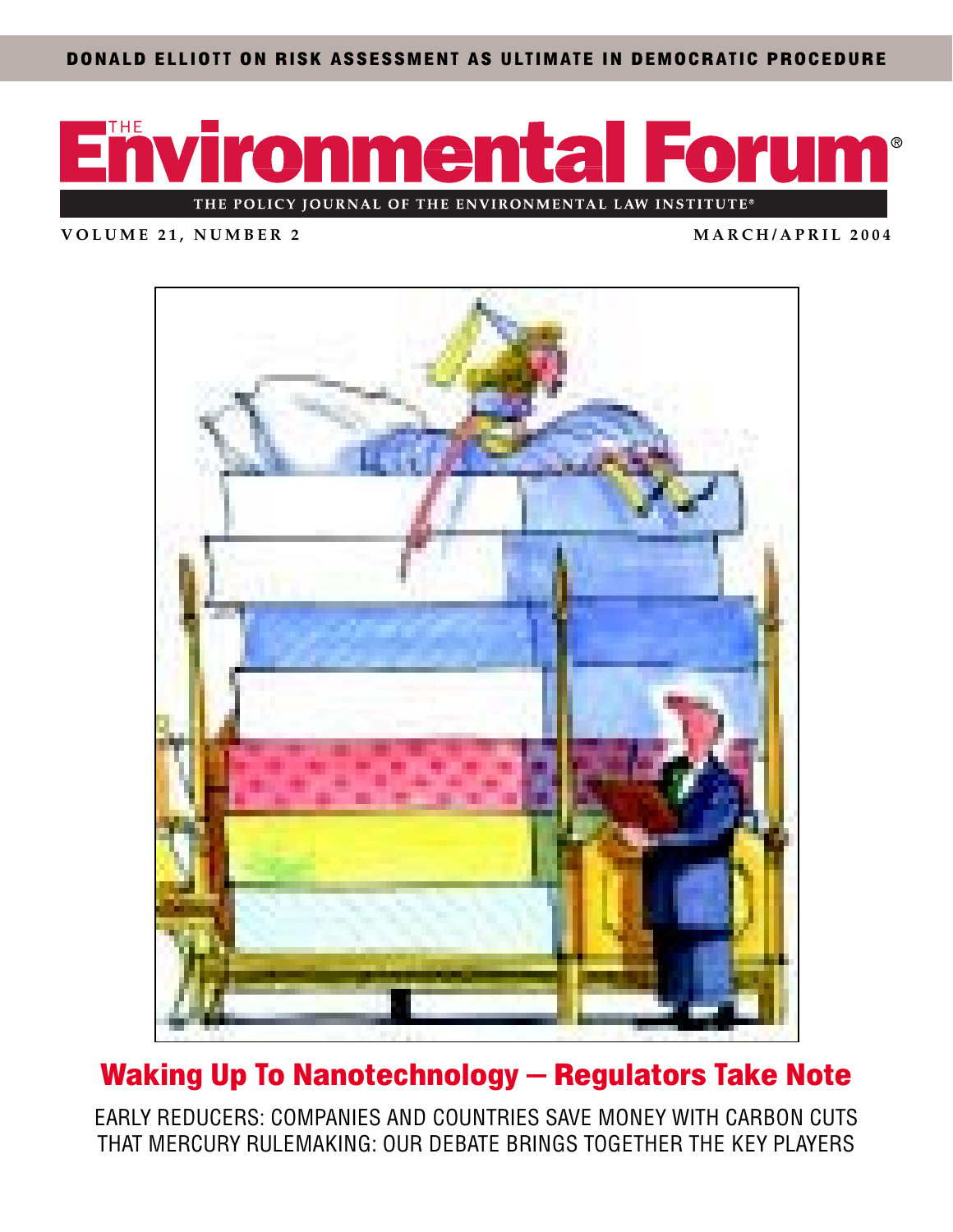

**STORIES** 

## The Next Small Thing

*Nanotechnology is not the next industrial revolution, but it will converge with ongoing revolutions in information technology and biotechnology to create it. The environmental community has a chance to guide the coming Info-Bio-Nano Revolution in ways that avoid the mistakes of the first industrial revolution — and harness this one for environmental improvement*

## DAVID REJESKI

Francent article in *Scientific*<br>
American contained the<br>
following statement about<br>
nanotechnology: "If the nano<br>
concept holds together, it could,<br>
in fact lay the groundwork for a new indus-*American* contained the following statement about nanotechnology: "If the nano concept holds together, it could, trial revolution." That is an exciting thought. Penetrating down to a nanoscale level (one billionth of a meter or 1/100,000 the width of a human hair) is like opening up a new scientific universe, a universe where many of the basic properties of matter, from optics to chemistry, are determined. The science of nanotechnology is already here, supported in the United States by a \$3.7-billion, four-year government spending plan. Dozens of other countries have launched their own national initiatives, making the nanotech boom a global phenomenon.

Nanotechnology has moved beyond arcane journals and laboratory science. Products utilizing nanotechnology are already on the market, ranging from improved sunscreens to stain-resistant fabrics to ultra-light flat panel displays for cellphones. Carbon nanotubes (an extremely high strength form of carbon discovered in 1991) are used to produce better automobile parts. The liners in Dunlop tennis balls contain clay modified at a nanoscale level to drastically reduce air leakage and maintain bounce. Use that technology in car and truck tires and we could save millions of gallons of gas a year caused by under inflated tires and lower accident rates to boot.

But remember small is not necessarily better, it is just smaller. Many of the molecules that we may end up manipulating at an atomic level are not environmentally benign and, as in all manufacturing processes, they may be manipulated to maximize other properties beside environmental characteristics, such as strength, conductivity, transparency, etc. So what exactly does smallness buy you? Solutions, maybe, if

we can produce thin film photovoltaics at one tenth the present cost or find new ways to cheaply desalinate seawater or treat cancer. Problems, maybe, if nanoscale particles can be inhaled deeply into the lungs or cross the blood-brain or blood-placenta barrier. Once the production of anything ramps up, a range of familiar regulatory issues appear related to worker exposure, new chemicals, air and water emissions, and waste disposal. Separating science from science fiction is critical at this stage and it will not be easy. Ensuring that the benefits of such technologies are distributed to people in the world who need them the most will be an even more daunting task.

At the beginning of any new technological wave is what might be called the *hype bubble*, that initial burst of exuberance that is inevitably followed by the painful recognition that we mortals have not escaped the laws of unintended consequences. Remember nuclear energy (power will be too cheap to meter), or biotechnology (we will feed the world), or information technology (the paperless office)? Normally, by the time the hype bubble has passed and we recover our composure, whole new industries have been built, stock options cashed in, and environmental groups mobilized around that tiresome litany of "I told you so." The repetitive nature of this phenomenon deserves some serious attention, and it is finally receiving it thanks to the work of people like Princeton psychologist Daniel Kahneman, winner of the 2002 Nobel Prize in economics. His research has shown how optimism can undermine rational judgment and often results in wild overestimates of the benefits of projects and underestimates of their long-term costs.

The hype bubble dominates technological innovation cycles because it is easy to get people excited (and overly optimistic) about the next big thing. This kills our long-term memory, wipes out our peripheral vision (our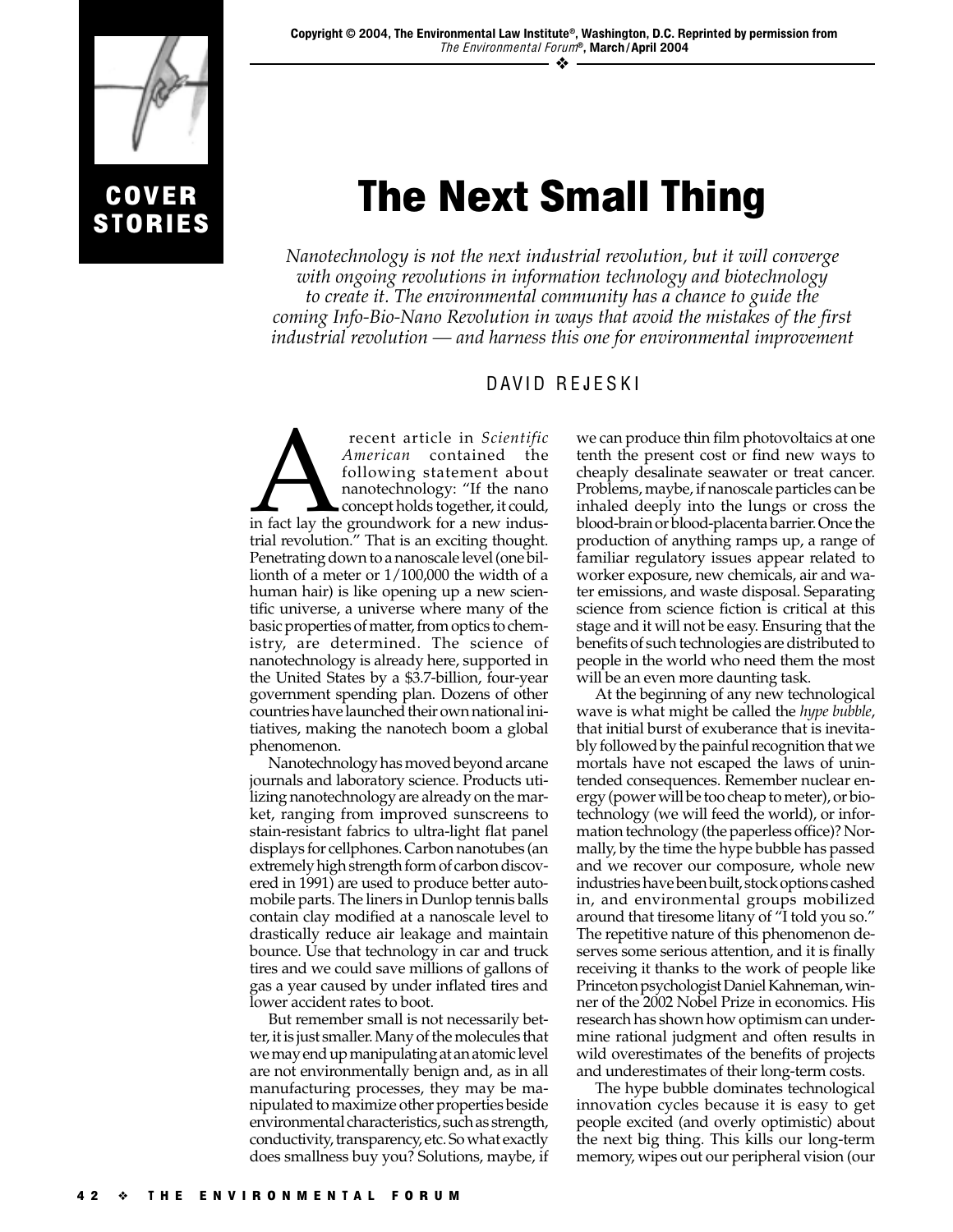guard against surprise), and compromises our judgment. This socially contagious affliction works regardless of whether you are a potential moviegoer, some crazed venture capitalist looking for high-return investment opportunities, a legal firm trolling for new business opportunities, or a newly minted Ph.D. searching for your first job. The problem with riding hype towards the next big thing is that people tend to forget about the last big thing and how that connected to the big things that came before. The media, the fashion industry, and the stock market reward this "art of forgetting" but public policy does not, and should not.

One way to break the hype bubble is to ask some contextual questions. The most interesting question surrounding nanotechnology is whether it will give us an industrial revolution, or just stain-resistant pants. Industrial revolutions do not happen often, so we shouldn't accept this assertion lightly (nor

should it be made lightly). Answering this question forces us to view nanotechnology in a larger context and remember things we tend to comfortably obscure or avoid.

From the standpoint of the environmental community, the answer to this question (or recognition that it even exists) is important. Think about what is at stake. The modern environmental movement came into existence around thirty years ago at the tail end of the first industrial revolution. That

revolution unleashed fossil energy for transportation, manufacturing, and power and created the chemical industry — a boon to society but a bane till this day because of accompanying pollution problems. If we are at the threshold of the next industrial revolution, the environmental community is facing its first opportunity to *shape* an emerging social and technological infrastructure in ways that could dramatically improve environmental conditions. This opportunity will be short-lived, given the tendency for technological systems, and their associated institutional infrastructure, to become locked in and hard to change. So if the next industrial revolution is about to happen, we will not have much time to take advantage of a new set of emerging environmental opportunities.

Infortunately, there does not<br>seem to be much excitement in<br>the air or even the recognition<br>of an industrial sea change in<br>today's discourse on the environmentalists<br>and the fair, many environmentalists seem to be much excitement in the air or even the recognition of an industrial sea change in today's discourse on the enviare distracted. Given the ongoing attempts to roll back our existing environmental regulations there is not a lot of time or energy left to focus on prospective revolutions. However, the long-term costs of this distraction may be high as well as our social regrets when we wake up at some future date and gaze in amazement on a transformed industrial landscape. Now is the time to be asking three interrelated questions: First, obviously, Is there an industrial revolution taking place? Then, What are the critical implications for environmental protection and policy? And finally, How do we better prepare to shape the outcomes of this revolution? Let us address these questions one by one.

*Changes already underway in industrial design and production show that regulation isn't going to be anything like it used to be*

How would we know an industrial revolution if we bumped into one? Imagine if we could go back in time to the mid-1800s and pass through the last industrial revolution. What transitions — economic, social, or otherwise — would we perceive during our passage through time and are we seeing anything similar today?

*Radical shifts in the means of production.* The most obvious change would be the emergence of whole new ways of making things. In 1856, the search

for a synthetic equivalent of quinine to treat malaria led the young English chemist William Perkins to the discovery of a purple dye and the launching of the synthetic chemical industry. Suddenly, coal went from a fuel to a feedstock for a whole new industry that quickly spread to Germany, France, and beyond. Perkins and his followers learned how to scale up laboratory-based processes to full blown manufacturing enterprises. Synthetic chemistry gave rise to synthetic plastics and then synthetic drugs and the whole synthetic world we inhabit today. Synthetic chemistry converged with other technologies such as the steam engine and electricity and electrification, which freed production from streams, coal mines, and other stationary sources of power. This story could be extended, but the point is that radiDavid Rejeski directs the Foresight and Governance Project at the Woodrow Wilson International Center for Scholars. He is a member of the EPA Science Advisory Board and was recently a Visiting Fellow at the Yale School of Forestry and Environmental Studies.

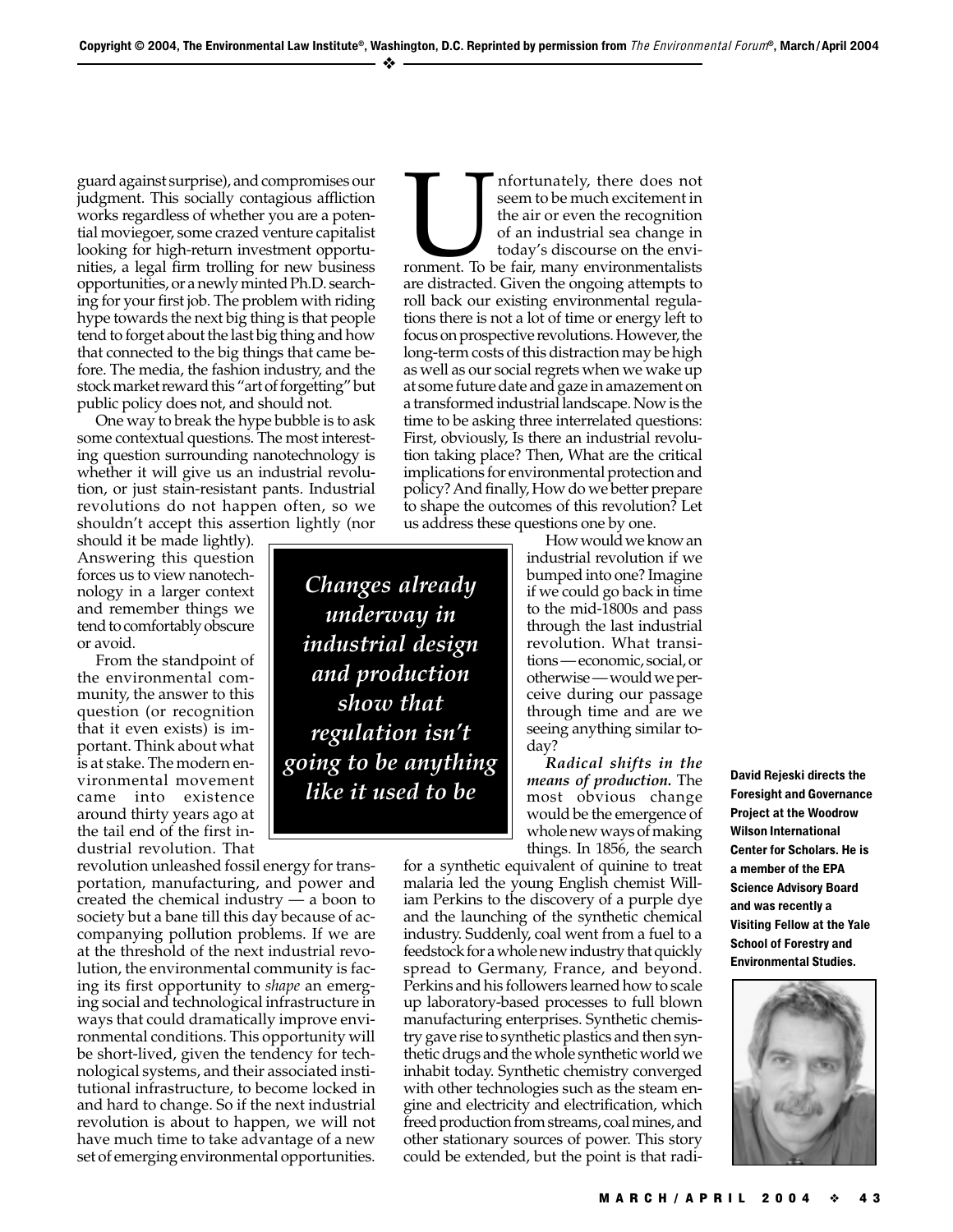cally new means of production, based on new scientific discoveries, were a key to the last industrial revolution and will be the key to the next. Photolithography, powder metallurgy, combinatorial chemistry — these are some of the new ways of making things that have recently appeared. Nanotechnology's greatest potential, yet unrealized, will be in its ability to alter the means of production but that doesn't necessarily portend an industrial revo-

lution. Here is why.

*Environmentalism's first opportunity to shape an emerging technology in ways that could dramatically improve environmental conditions*

*Significant changes in communications infrastructure*. We often forget that the first industrial revolution was built on radical changes in our communications infrastructure wrought by the telegraph, the telephone, and, in high-density urban areas such as New York City, pneumatic mail systems. To appreciate the extent of these changes, remember that before the advent of the telegraph, it took 10 days to carry a message from Missouri to California via pony express, two days to send a message from New York to Chicago by train, or weeks to go from America to England by ship. Within one decade (1840– 1850) the time required to trans-

mit any given word decreased by a factor of 3,000 and the cost by a factor of 100. Suddenly, the possibility of real time or near-real time communication became possible and affordable. What has changed over the last twenty years is not so much the speed of communication (we reached near speed of light rates years ago), but our connectivity, the amount of data available, processing power, and the radically decreasing cost of accessing and using that information. These changes have underpinned what we commonly refer to as the information economy. Nanotechnology may improve computing power, storage, or bandwidth, but the large disruptive changes have already occurred.

*Changes in the organization and management of production***.** Closely associated with new ways of communicating are often new ways of organizing people, work, and commerce in a broad sense. As Peter Drucker once noted, "In a knowledge society, managers must prepare to abandon everything they know." During the last great industrial revolution, managers did abandon everything. By the early part of the 20th century, we witnessed the development and application of modern organi-

zational and management theory. Harvard Business School was founded in 1909, new efficiency theories were applied to Fordist mass production systems, and industrial leaders such as Alfred Sloan rethought and reorganized the organizational structure underpinning business.

Pervasive changes in industrial structure have again occurred over the past decade, beginning in the computer industry and spreading to other areas in the manufacturing sector and finally into the service sector. Many of the changes are hidden behind a thick veil of jargon such as mass customization, contract manufacturing, distributed manufacturing, build-to-order, the real-time enterprise, valuechain modularity, the personalization of production, and free agent workers. Behind this gibberish, however, is the emergence of production systems built on loose, weblike networks rather than the traditional vertical hierarchies that have dominated industry in the past and shaped our past approaches to environmental law and policy. The term *supply chains* (denoting something rigid and linear) is now being replaced by the term *supply networks*. The nature and basis of competition is also in flux with an increasing premium put on speed to market, faster customer feedback loops, and the rapid re-engineering of products and processes. At this point in time, businesses in the nanotech sector have not departed from existing trends in organizational design and management. But what about impacts to the bottom-line?

*Accompanying increases in productivity*. A classic study by Ram Jaikumar at Harvard Business School examined the changes in labor productivity caused by shifts from the early craft system to mass production and to scientific management techniques and computerbased process control. Each of these changes in the means of production were typically accompanied by a factor of three increase in productivity. Are we seeing anything like this at this point in time? In sectors such as computers and industrial machinery, output per hour worked increased by an average of 15 percent annually between 1995 and 2001 (exceeding a factor two increase). Labor productivity has recently been running at rates of 7–8 percent, and, since the end of 2001, overall productivity has expanded at an annual rate of over 5 percent, reaching a 50-year record. Growth that appeared to be confined to discrete parts of the manufacturing sector has now spread into the service sector, defying a long held assumption attributed to economist William Baumol — that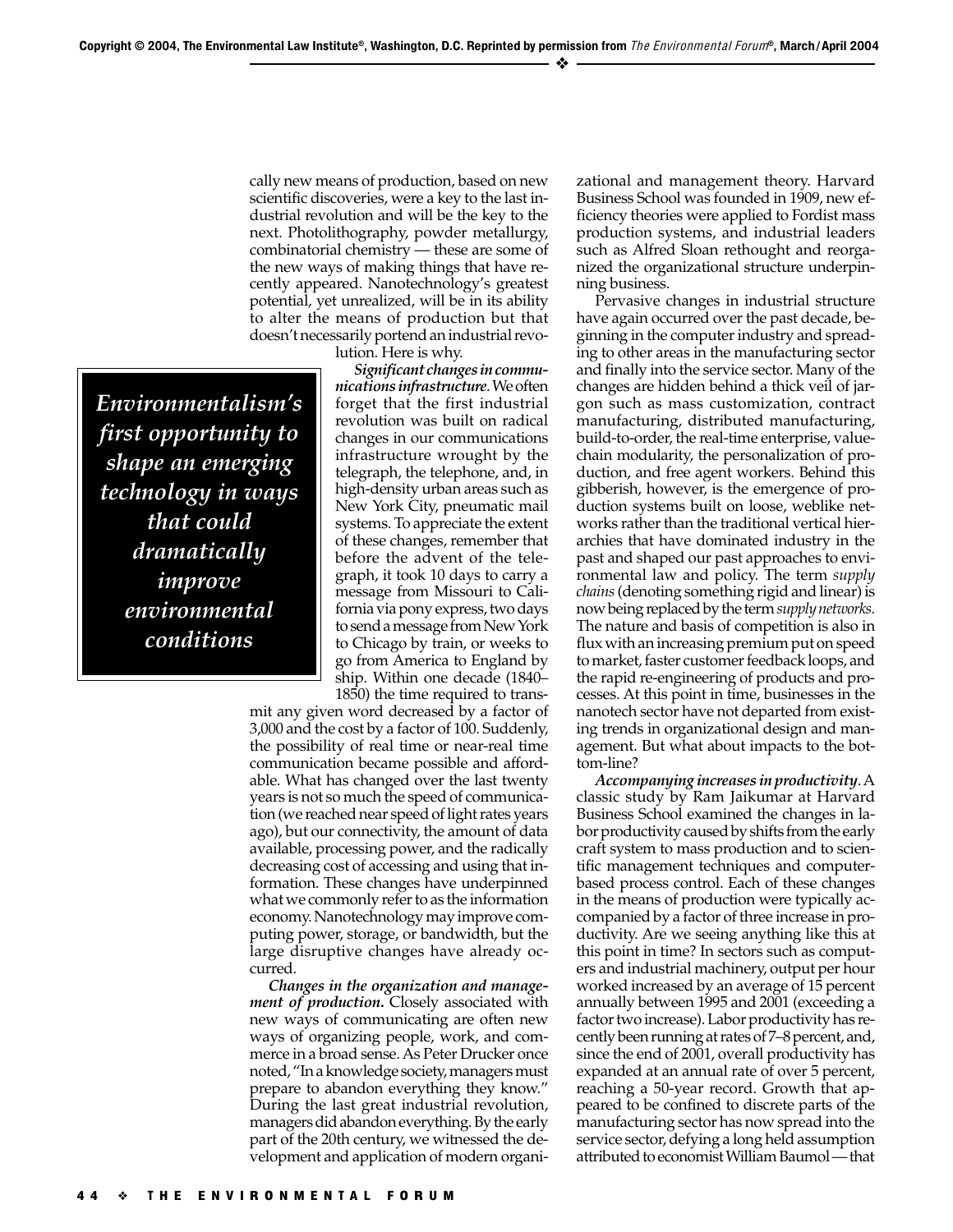service sector productivity would lag way behind productivity in the manufacturing sector because it required activities that could not be easily mechanized. The most common explanation for this deepening in growth across multiple sectors is that organizations have finally figured out how to adapt to and optimize new technologies, especially information technologies. Nanotechnology may significantly boost industrial productivity, but is it not likely within the next five years. It is also unclear whether and when improvements will flow across sectors (into the dominant service industry, for instance) as they are doing with information technology.

o, looking backward, there were<br>four clear signals, or patterns of signals, that an industrial revolution<br>was upon us, starting a century and<br>a half ago. Each of these factors —<br>how we produce, how we communicate, how o, looking backward, there were four clear signals, or patterns of signals, that an industrial revolution was upon us, starting a century and a half ago. Each of these factors we organize production, and accompanying increases in productivity as a result of the first three — has significant environmental implications. Modify these factors and society's environmental footprint shifts, often in ways that are difficult to predict with precision. You will also notice that none of these changes has been impacted to any significant extent by nanotechnology— yet.

As the preceding section shows, an industrial revolution depends not just on the emergence of something new, but on the *convergence* of multiple innovations from multiple sectors and disciplines combined with new organizational forms and management techniques. It wasn't just the steam engine that produced the first industrial revolution, but the contemporaneous invention of the railroad, mass production, chemical engineering, telegraphy, etc. Those who declare that nanotechnology heralds a new industrial revolution are writing headlines, not making good social analysis.

However, looking at the present landscape through the same lens that history provides does show several technologies converging in the same way. We *have* entered a new industrial revolution, but not one based solely or even primarily on nanotechnology. The new industrial revolution began with information technology, which is now converging with biotechnology, and *eventually* will meld with nanotechnology. It is already upon us, and is accelerating. Nanotechology is destined to make it accelerate it even more.

The environmental community now faces a

once in lifetime opportunity to get things right, but it will not happen without clarity of perception, moral conviction, and public sector leadership. We have a chance to guide an industrial revolution not only to minimize harm, but perhaps to find ways that industry can radically overhaul technologies, for environmental benefit. So let us stop here for a moment and explore this world from an environmental perspective. This is not some distant future that may appear at our local cinema, but a world at our doorsteps. The goal is to gain a better understanding of just what the hype bubble and other social distractions have obscured from view as our society has been entering, with increasing speed, the next industrial revolution.

*Change accelerates.* What is different about this industrial revolution versus that last is the rate of change, and this difference has broad implications for governance strategies, including environmental law. We are witnessing a shift from an economy based on long-lived technologies such as locomotives and power plants to one built increasingly on short-lived, constantly improving technologies like computers, DNA chips, or service strategies. It is not just computer processing speeds that are dramatically improving but things like the rate of process changes, the frequency of mergers, and the fundamental speed of innovation. Take, for instance, chemical synthesis, an area with

significant environmental impacts. In the 1930s the largest chemical company in the world, A.G. Farber in Germany, could synthesize around 300–400 new chemicals per year. By the 1970s, a small group of chemists could achieve that rate and now, using combinatorial chemistry techniques that combine informatics and robotics, 50,000 new substances can be produced in a couple of weeks. We have moved into what Charles Fine at MIT calls a high "clockspeed" world, dominated by rapid improvements in products, processes, and organizations, all moving at rates that exceed the ability of our traditional governing institutions to

adapt or shape outcomes. If you think that any existing regulatory framework can keep pace with this rate of change, think again.

*Software rules.* The first industrial revolution was about hardware, the physical. It was the production, use, and disposal of this hardware that created the great environmental chal-

*An opportunity not only to minimize harm, but perhaps to find ways that industry can radically overhaul technologies, for environmental benefit*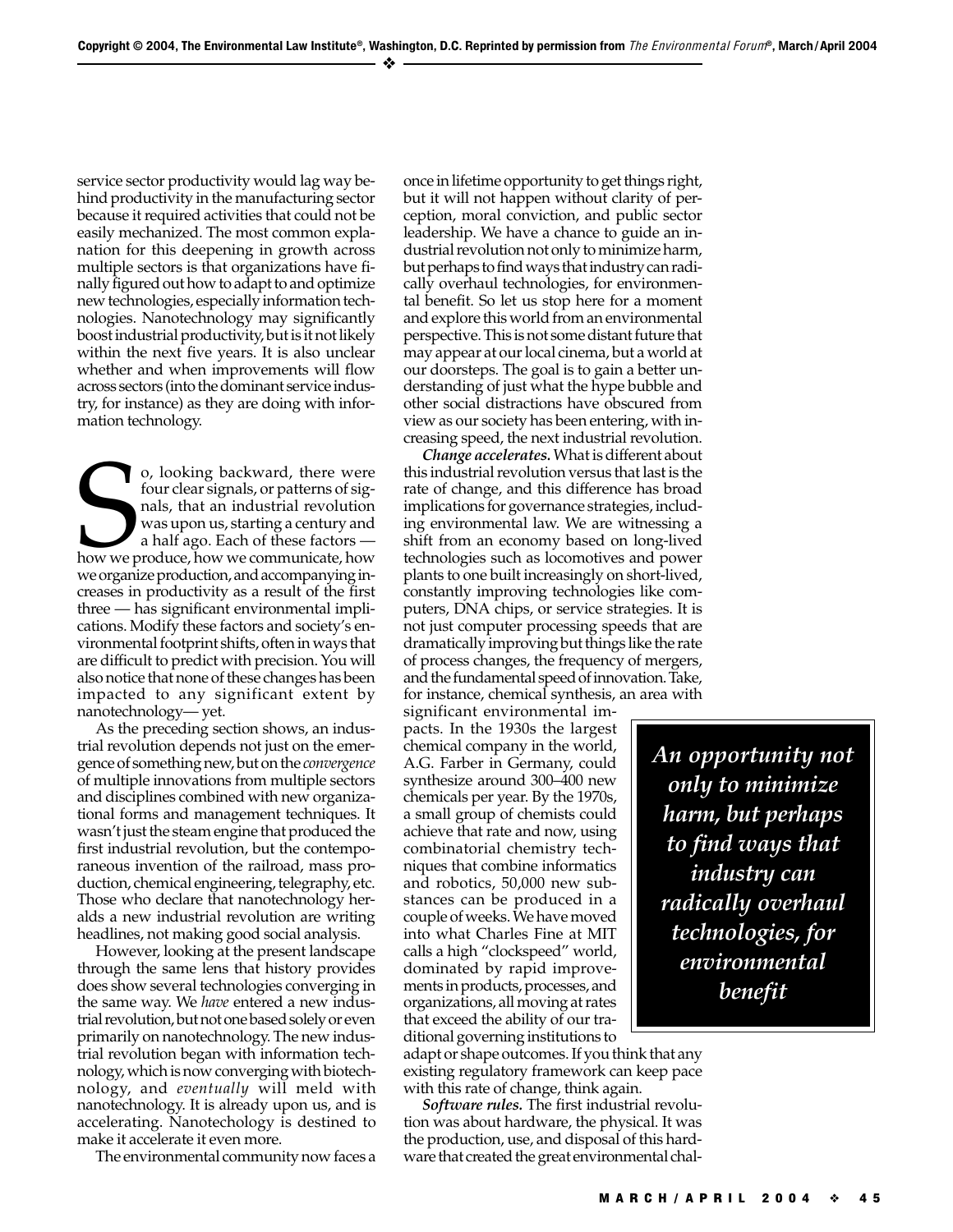lenges of the past century. The new industrial revolution has created a world where hardware (atoms) and software (bits) co-exist — where the code determines the hardware. Today, a small design shop in Omaha can produce the production code for a semiconductor chip and send that code via satellite to a fabrication plant in Taiwan or Borneo. Companies are freed to focus their resources on parts of their enterprise where value creation is highest — innovation,

*Environmental regulations were built on the assumption that industrial facilities and associated pollution would stay put*

product development, and marketing — and outsource the parts of their enterprise that manipulate the atoms — the manufacturing. This is becoming increasingly possible because of robust interfaces that allow software to create hardware (and do this almost anywhere in the world) and the increasing availability of highquality manufacturing capabilities in low-wage markets throughout the globe. When software rules, environmental considerations will have to become embedded into the production code itself and travel with it, and that means that EPA and other environmental organizations will have to "go virtual," operating a world of simulation, production

interface systems, bio-computation, etc.

The other change with potentially large environmental implications will be the increasing tendency to extract more and more economic value from the bits, not the atoms, which makes hardware less relevant. Profits will be extracted from selling information and connectivity and not from selling things. Already, companies are giving away cell phones or selling computer and peripherals under cost. Hardware will become increasingly linked to rapid software development cycles providing us with a constant flow of soon-to-be-obsolete products.

*Fabrication goes mobile.*As we separate bits from atoms, our ability to manipulate those atoms with ever-smaller devices is also dramatically improving. Maybe someday, as the nano prophets predict, we will be able to assemble things atom-by-atom, but long before that manufacturing will move out of big, easyto-regulate factories and into the world around us just as computation moved from mainframes onto our desktops and into our pockets.

Take the workhorse of the industrial revolution, the hydraulic press. It used to stand

many meters tall and weigh several tons. New units, based on powder metallurgy technology, are faster, more powerful, and the size of large filing cabinets. How about putting production on wheels or in cargo holds? Advances in robotics and computer-aided manufacturing now allow self-contained, turnkey manufacturing units for a variety of products, ranging from tires to bagels, to be packaged into 20 or 40-foot containers for shipment and use anywhere in the world.

Office production? Why not? Three-dimensional printers, once expensive devices used for rapid prototyping, can now be rented for under a \$700 a month (Hewlett Packard is developing a unit which will sell for about \$1,000). Suddenly, we will have the ability to produce "things" (not documents) in an office or workshop using a wide variety of input materials, ranging from chemical polymers to metal powders and cornstarch. But who recycles the "things" or determines the input materials? Such devices are not just gadgets for the idle classes wanting to "fax" a toy to their grandkids (though that will be possible). Researchers at the MIT Media Lab have developed sophisticated, tabletop production facilities known as FabLabs, which they have delivered (along with grad student trainers) to people around the world who would never have access to precision manufacturing. People in India, for example, have used these tabletop factories to produce devices to tune the diesel engines that provide power and water in many villages.

But it is not just the production of bulk items that will be possible with ever-smaller, adaptive systems. Chemical production modules called microreactors are now available in packages ranging in size from a postage stamp to a hockey puck. These devices open up the possibility of shipping reactors and producing, onsite, the exact amount of the substance required. This will change the industrial ecology of chemical production, shifting the routing of precursor chemicals and locations of final production. Analogous to a computer, a hundred or even thousands of microreactors connected in massively parallel arrangements would allow production to be scaled up and matched quite precisely with demand (existing units operating in parallel are already producing 30 tons of pigment annually). Uses could range from chemical synthesis to drug discovery or hydrogen production for fuel cells. A number of researchers are also developing microreactors for biotechnology applications (an area with significant implications for bioterrorism).

So long before we go from large-scale, or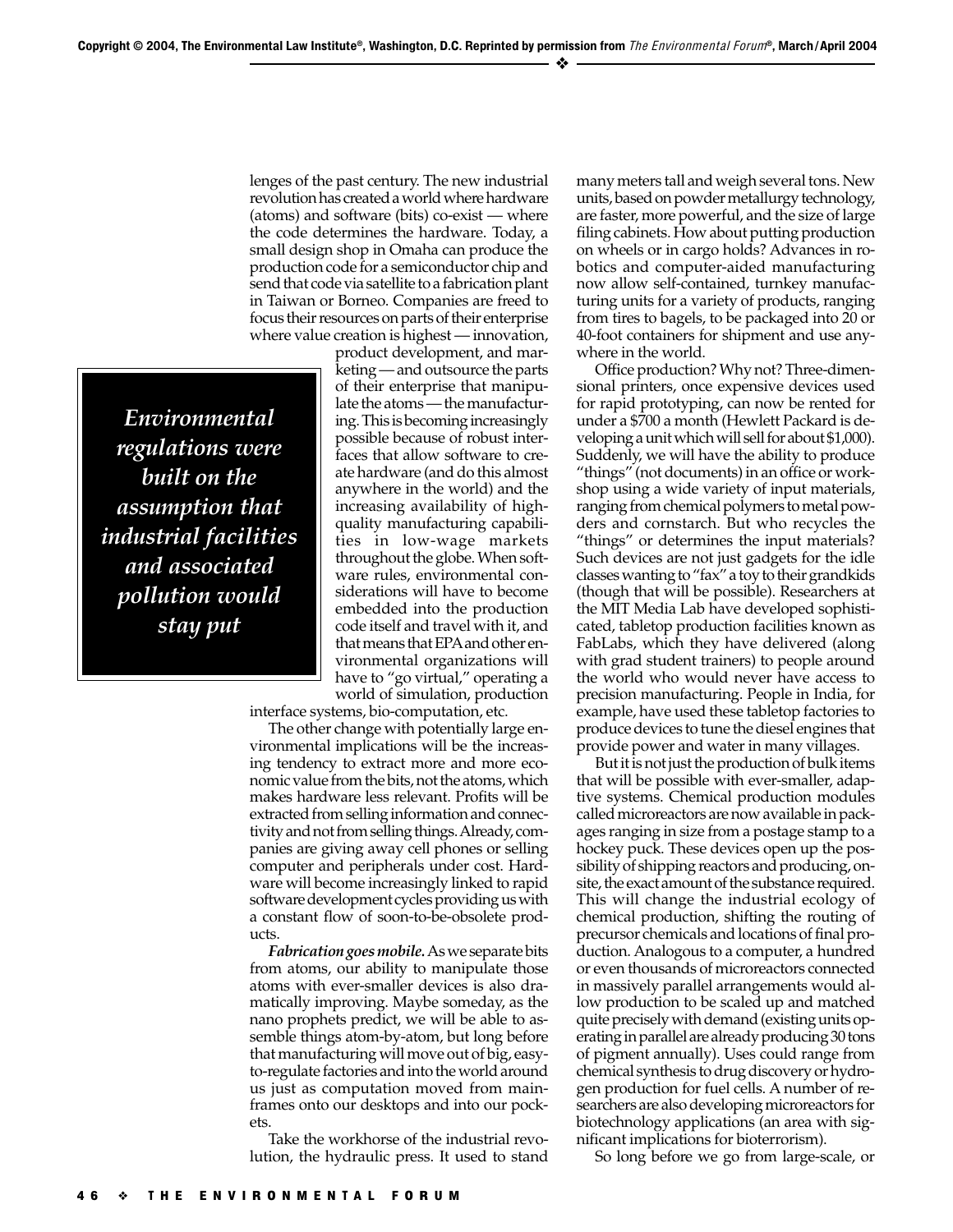so-called "bulk," manufacturing to some futuristic nanoassembler, we will pass through small- and microscale production. The reason this transition is important to understand is that many of our environmental regulations were built on the assumption that industrial production and associated pollution would stay put. EPA has worked for years on the development of facility ID codes to help link data on manufacturers with stationary map coordinates and emissions data. What happens if we put production on wheels, in cargo holds, or in the mail? At that point, manufacturing becomes unteathered and from an environmental standpoint, begins to look more like a non-point, mobile source with the potential to move rapidly across geographic and administrative boundaries. How we deal with such production systems has yet to be studied by the regulatory community.

*Production goes biological.* Though the environmental press largely overlooked it, the biggest environmental story of the past ten years was the sequencing of the genome — the underlayment of the biotechnology revolution. But in addition to allowing us to alter basic qualities of organisms, essentially we have begun to unravel and understand the ultimate self-replicating production code, DNA, a code that operates at a nanoscale level. As this understanding grows, so does our ability to use biology for manufacturing. This industrialization of biology could radically shift the entire lifecycle of production, impacting everything from feedstocks to emissions to end-of-life strategies for products.

Nexia Biotechnologies in Quebec breeds goats with spider genes that allow the animals to produce milk containing the spider silk protein. The extracted spider silk is, in turn, used to produce a material called BioSteel, which has a tensile strength that is greater than steel and 25 percent lighter than petroleum-based polymers. In the future, we can anticipate an increase in transgenic production capabilities, which could place manufacturing in areas normally associated with livestock breeding. Transgenic modification is also not without risks, a point made in a recent report of the Pew Initiative on Food and Biotechnology.

A deeper understanding of genetics and molecular biology also provides us with a unique opportunity to replace catalytic chemistry based on nonrenewable feedstocks (such as petroleum) with enzyme-based chemistry built on renewable inputs. Polylactic acid (PLA) made from cornstarch is already replacing petroleum-based plastics such as PET, polyesters,

and polystyrene, and PLA is carbon neutral and compostable. Enzymes and whole cell systems engineered from bacteria, yeasts, and plants are now being used in metal processing for leaching and refining, in drug development, textile treatment, and paper production (all processes with large environmental and energy burdens).

Finally, we may witness tectonic shifts in existing, and well regulated, production processes. One large and looming example is the production of computer logic, a process with high levels of both chemical and water use. To maintain existing exponential improvements in the per-dollar cost of computing (dictated by Moore's Law), it is highly likely that semiconductor industry will move from traditional photolithography techniques to the biological or chemical production of logic within the next decade or so. Research is already moving in this direction. Witness the work at MIT on the use of viruses to grow wires for the world's tiniest transistors or the recent development in Israel of a nanoscale transistor that assembles itself using DNA proteins. Such shifts would have far-reaching environmental implications, changing the inputs, emissions, and lifecycle management strategies of a variety of products.

Despite the game-changing nature of biological production, which includes a possibility to phase down the petroleum economy, it

has received far too little attention in the environmental community, which has focused largely on its negative aspects (genetically modified crops and foods) rather than its pollution prevention potential. Once we start thinking in biological terms, it is a short step to the next major transition worth the attention of the environmental policy mavens.

*Design becomes evolutionary.* If we can assemble using biology why not use biology or biological principles to design? Design, after all, is the beginning of the environmental lifecycle. Before there are any environmental problems, there is a design for a factory, a product, a chemical —

a design that is more or less environmentally benign. The problem with using evolution to design things is that it is normally too haphazard and time consuming. Look how many millions of years it took to design us humans.

But what if we can speed up evolution all that messy, random sorting of traits nor-

 *The industrialization of biology could radically shift the entire lifecycle of production, from feedstocks to emissions to end-oflife strategies*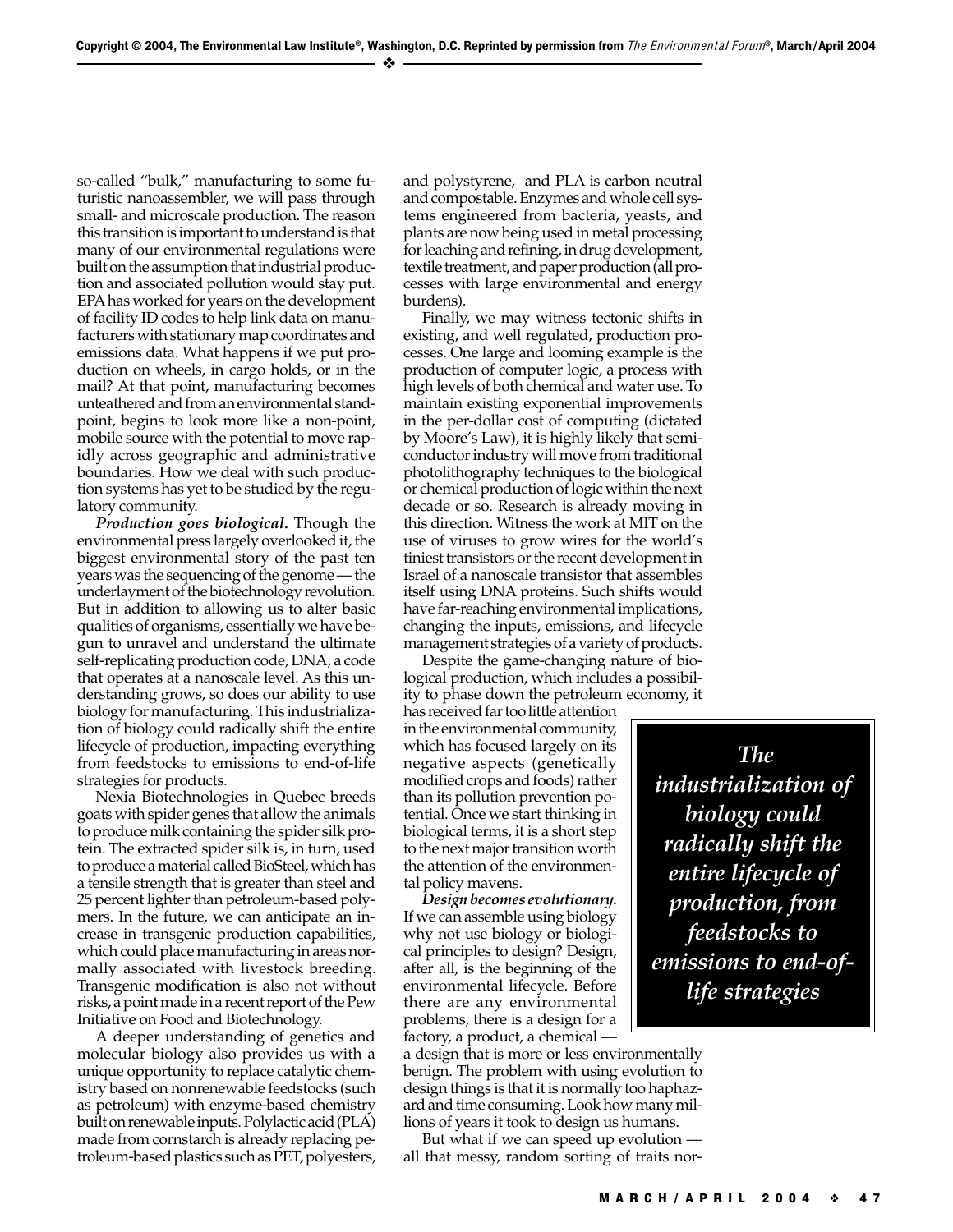mally done through trial-and-error and selective pressure? Well, that is exactly what is happening. In the late 1960s, Sol Spiegelman at the University of Illinois succeeded in selectively breeding particular RNA molecules to increase their replication rate by 15 times. By 1992 *Scientific American* featured its first story on what was termed "directed molecular evolution" or what we might call Darwin on steriods. Mean-

 *The speed and complexity of science and technology are exceeding the capacity of the environmental community to respond*

while, computer scientists have been conducting similar experiments to create computational ecosystems that breed problemsolving programs in survival of the fittest competitions. The goal is to build desktop innovation machines that will compete with humans. Such devices have already duplicated the invention of more than a dozen seminal patents in the field of electronics. Recently, researchers at Brandeis University have succeeded in selectively "breeding" simple machines in a virtual environment; machines which then "produce" themselves using the three-dimensional printing techniques mentioned earlier. So already, in the fields of biology, computing,

and manufacturing, evolutionary processes are being applied to real world problems.

Now comes the interesting part.<br>
If we use directed evolution to<br>
design products, molecules,<br>
or machines, how will we<br>
know if they will emerge with<br>
the right environmental characteristics? In If we use directed evolution to design products, molecules, or machines, how will we know if they will emerge with some cases we will not. That is the nature of emergence. Many people involved in such experiments admit that they do not fully understand how an "evolved" molecule or computer program works. Essentially, understanding has been sacrificed for variety and speed. For legal scholars this raises an interesting question of who is responsible when environmental characteristics are essentially side effects of evolutionary design processes. On the other hand, one could apply directed evolution to solving environmental problems — to the design of safer chemicals, pesticides, consumer products, etc. Obviously, these scenarios sound far-reaching, yet they are as possible as any scenarios being laid out by the purveyors of nanotechnology and they are built on the last big things, the info and biotech revolutions.

If these trends hold, we are being fast forwarded into a new industrial infrastructure that is flexible, highly adaptive, increasingly based on biology, and driven more and more by evolutionary principles. To paraphrase Peter Drucker, all these developments are visible right outside our window. Waiting for nanotechnology to change this picture is a dangerous procrastination, because the picture is already changing in ways that demand our attention. The types of actions the environmental community needs to take now will prepare it to deal with the already-started industrial revolution and any that follow, nano-based or not. Here are some of the immediate challenges and some no-lose strategies:

First, the pervasiveness, speed, and complexity of the emerging science and associated technologies are exceeding the capacity of the environmental community to respond. Organizations are already being simultaneously pulled in multiple directions by disruptive changes in biology and computer science. Given the enormous public- and private-sector investments in nanotechnology we can expect extremely rapid innovation and unanticipated spillover effects, which will add to, and interact with, effects from the info and biotech realms. Especially hard hit will be the NGOs, who are otherwise occupied fighting unending battles to stop regulatory rollbacks and other stealth maneuvers by the barons of the last industrial revolution. Many local, state, and federal environmental organizations will not fare much better, as they will have to compete with the private sector for people with the skill sets to operate in these new areas or in the interstitial spaces between them (such as in biocomputation). In his 1986 science fiction novel *Count Zero*, William Gibson lays out a future where the battles are not between nations fighting for land, money, or resources, but between organizations vying for talent and creativity. The public sector needs to enter that battleground or become irrelevant. The environmental workforce in government has aged over the past thirty years and needs to be evaluated and restructured to make sure that agencies have the human, not just financial, resources to deal effectively with new challenges both in, and across, these emerging and converging disciplines.

Second, the front line of environmental protection will shift from the legal department to the science and technology functions. If we are at a critical juncture in our industrial evolution, then there is only one viable strategy in this situation, to proactively shape the future, a